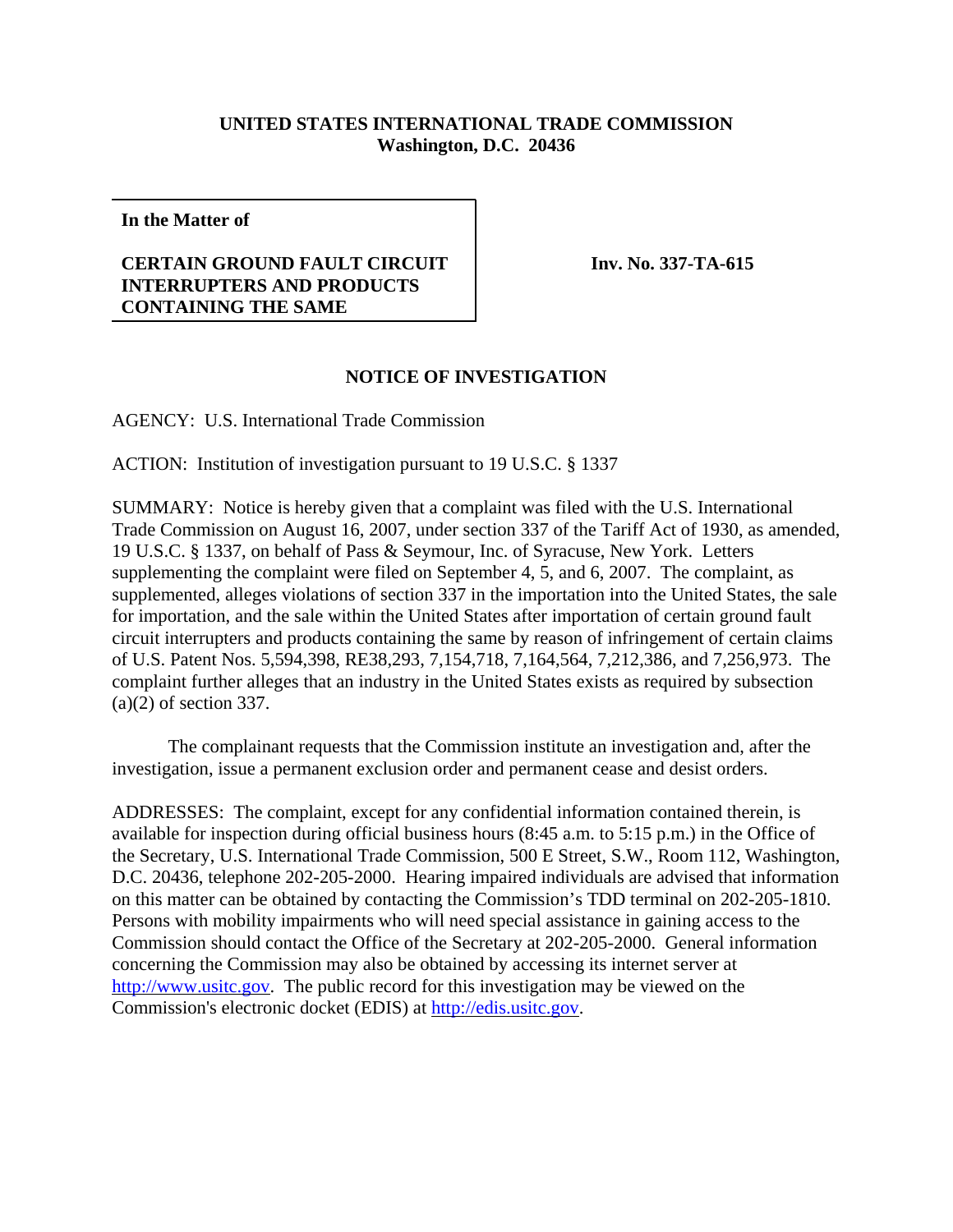FOR FURTHER INFORMATION CONTACT: Bryan F. Moore, Esq., Office of Unfair Import Investigations, U.S. International Trade Commission, telephone (202) 205-2767.

AUTHORITY: The authority for institution of this investigation is contained in section 337 of the Tariff Act of 1930, as amended, and in section 210.10 of the Commission's Rules of Practice and Procedure, 19 C.F.R. § 210.10 (2006).

SCOPE OF INVESTIGATION: Having considered the amended complaint, the U.S. International Trade Commission, on September 17, 2007, ORDERED THAT –

(1) Pursuant to subsection (b) of section 337 of the Tariff Act of 1930, as amended, an investigation be instituted to determine whether there is a violation of subsection (a)(1)(B) of section 337 in the importation into the United States, the sale for importation, or the sale within the United States after importation of certain ground fault circuit interrupters and products containing the same by reason of infringement of one or more of claims 1-36 of U.S. Patent No. 5,594,398; claims 12, 14, 19, 25, and 26 of U.S. Patent No. RE38,293; claims 52, 59, and 60 of U.S. Patent No. 7,154,718; claims 1-3, 13, 15, and 22 of U.S. Patent No. 7,164,564; claims 1, 9, and 15-17 of U.S. Patent No. 7,212,386; and claims 1-6, 8, 12, 21, 22, and 24-34 of U.S. Patent No. 7,256,973, and whether an industry in the United States exists as required by subsection  $(a)(2)$  of section 337;

(2) For the purpose of the investigation so instituted, the following are hereby named as parties upon which this notice of investigation shall be served:

(a) The complainant is  $-$ 

Pass & Seymour, Inc. 50 Boyd Avenue Syracuse, New York 13209

(b) The respondents are the following entities alleged to be in violation of section 337, and are the parties upon which the amended complaint is to be served:

> General Protecht Group, Inc. 555 Daxing Rd West Liushi Yueqing, Zhejiang 325600 China

General Protecht Group U.S., Inc. 3353 Peachtree Road NE Suite 1040 Atlanta, Georgia 30326

Shanghai ELE Manufacturing Corporation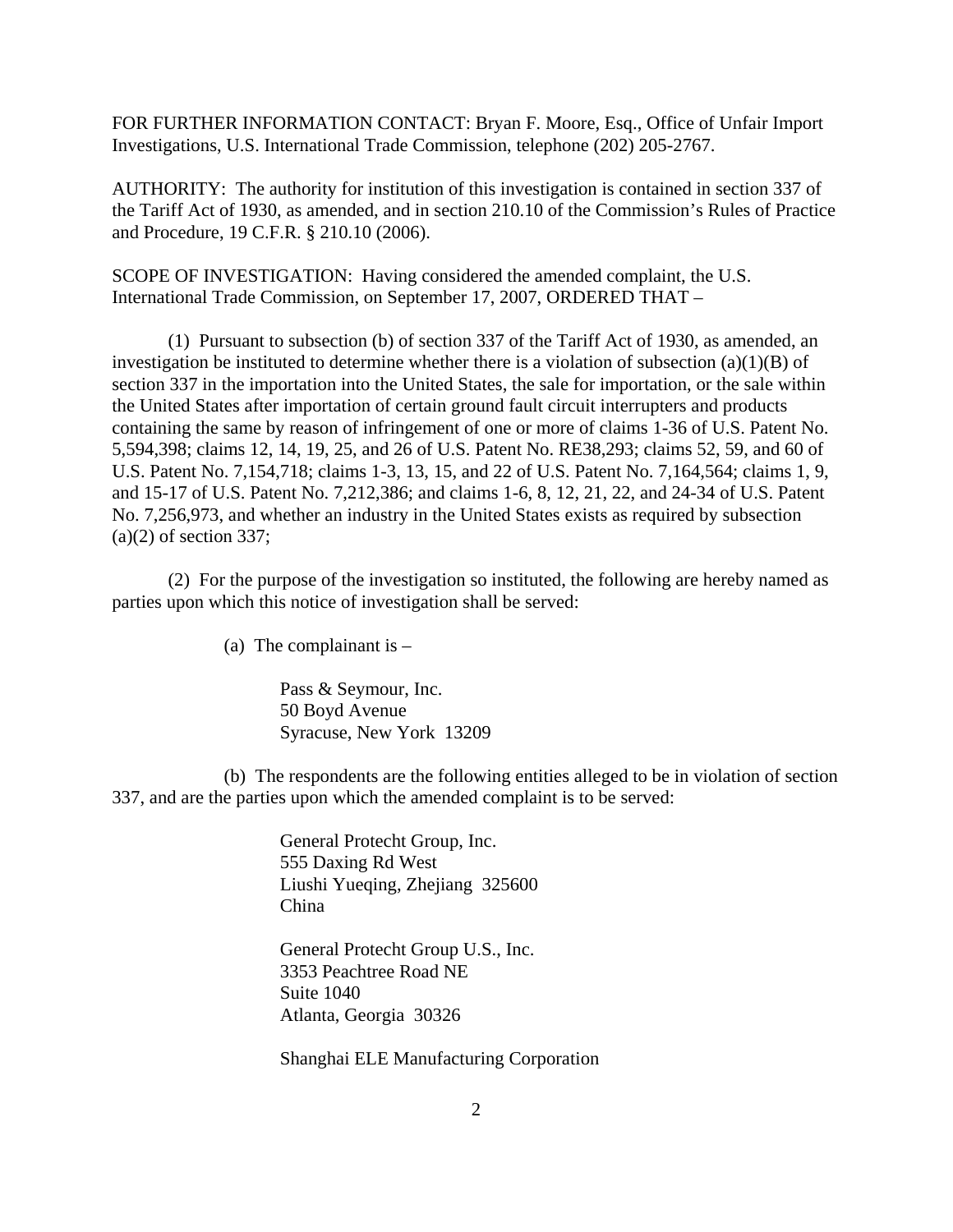Sec 2 Xingcheng Industrial Zone Qingpu 201703 Shanghai, China

Shanghai Meihao Electric, Inc. 58 Shane Rd Jiangqiao Town Jiading Borough 201803 Shanghai, China

Wenzhou Trimone Company Zhiguang Industrial Zone Liushi Town Yueqing, Zhejiang 325604 China

Cheetah USA Corp. 9091 Sandy Parkway Sandy, Utah 84070

GX Electric 2001 NW 25th Avenue Pompano Beach, Florida 33069

Nicor Inc. 2200 Midtown Place NE, Suite A Albuquerque, New Mexico 87107

Orbit Industries, Inc. 2100 S. Figueroa Street Los Angeles, California 90007

The Designer's Edge 11730 NE  $12<sup>th</sup>$  Street Bellevue, Washington 98005

Universal Security Instruments, Inc. 7-A Gwynns Mills Court Owings Mills, Maryland 21117

Colacino Electric Supply, Inc. 319 West Union Street Newark, New York 14513

Ingram Products, Inc.